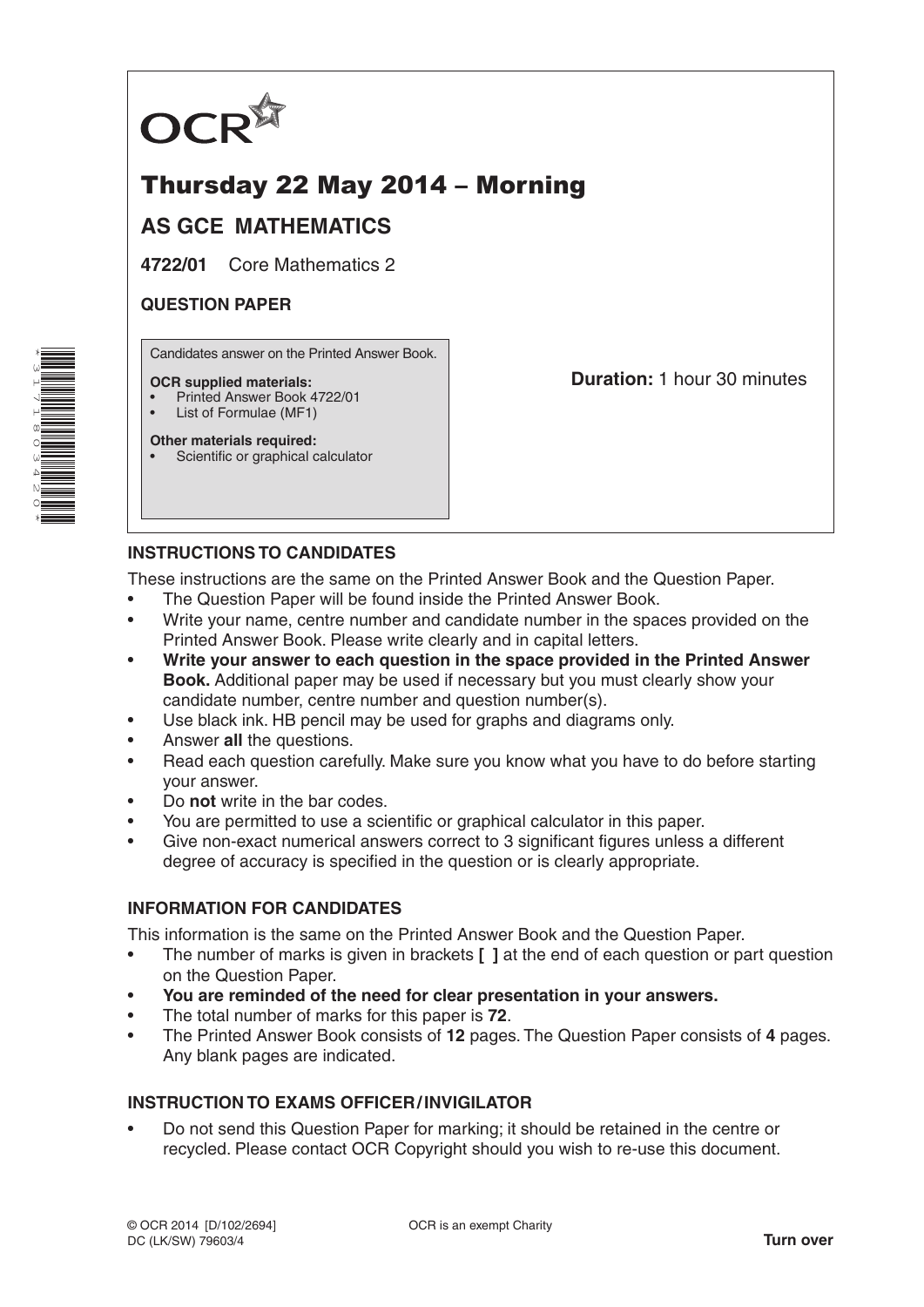

The diagram shows triangle *ABC*, with  $AB = 8$  cm, angle  $BAC = 65^{\circ}$  and angle  $BCA = 30^{\circ}$ . The point *D* is on  $AC$  such that  $AD = 10$  cm.

- **(i)** Find the area of triangle *ABD*. **[2]**
- **(ii)** Find the length of *BD*. **[2]**
- **(iii)** Find the length of *BC*. **[2]**
- **2** A sequence  $u_1, u_2, u_3, ...$  is defined by  $u_n = 3n 1$ , for  $n \ge 1$ .
	- (i) Find the values of  $u_1$ ,  $u_2$  and  $u_3$ . **[2]** 40

(ii) Find 
$$
\sum_{n=1}^{\infty} u_n.
$$
 [3]

**3**



The diagram shows a sector *OAB* of a circle, centre *O* and radius 12 cm. The angle *AOB* is  $\frac{2}{3}\pi$  radians.

| (i) Find the exact length of the arc $AB$ . |  |
|---------------------------------------------|--|
|---------------------------------------------|--|

**(ii)** Find the exact area of the shaded segment enclosed by the arc *AB* and the chord *AB*. **[5]**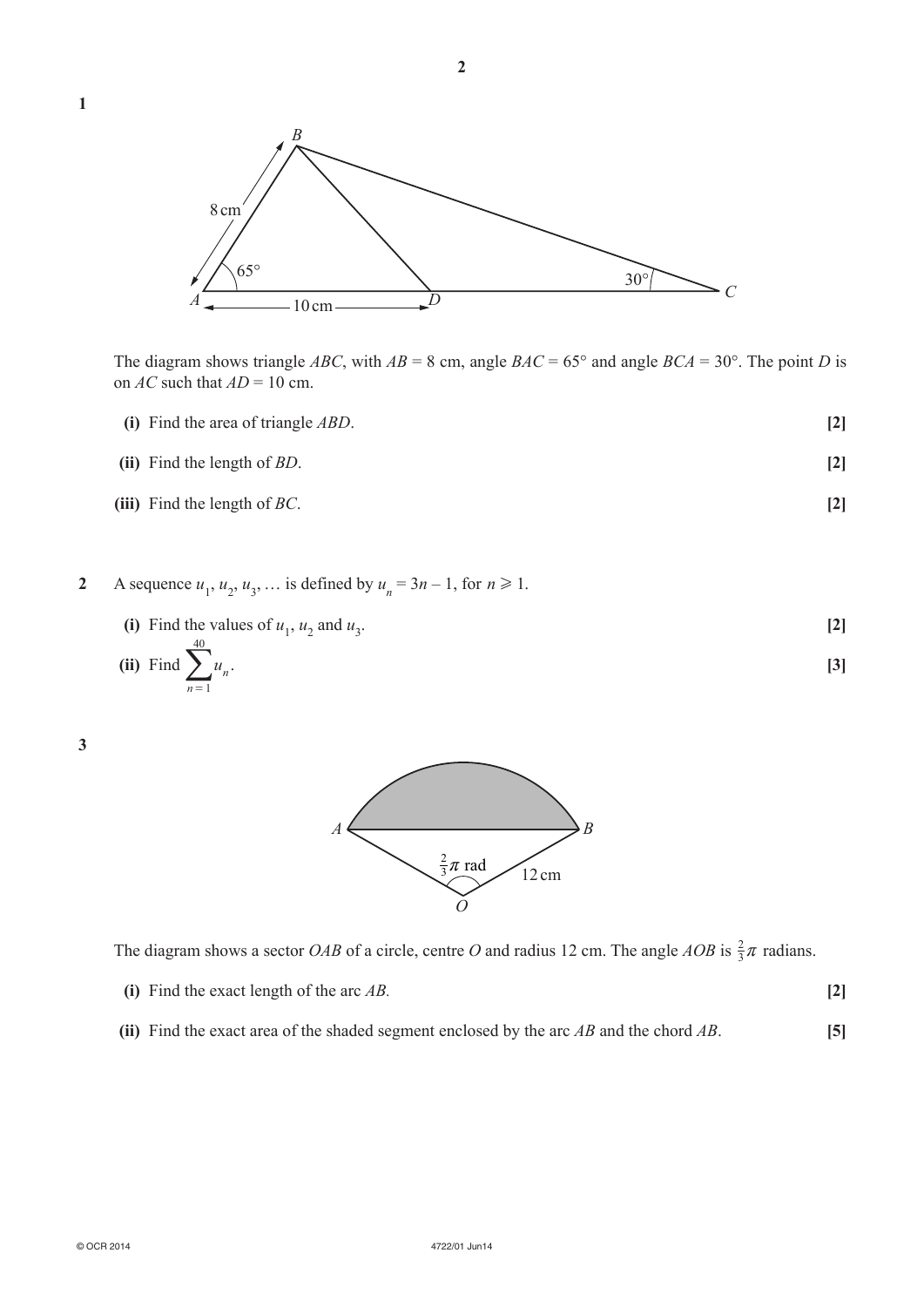**4 (i)** Show that the equation

$$
\sin x - \cos x = \frac{6 \cos x}{\tan x}
$$

can be expressed in the form

$$
\tan^2 x - \tan x - 6 = 0. \tag{2}
$$

(ii) Hence solve the equation 
$$
\sin x - \cos x = \frac{6 \cos x}{\tan x}
$$
 for  $0^{\circ} \le x \le 360^{\circ}$ . [4]

5 Solve the equation 
$$
2^{4x-1} = 3^{5-2x}
$$
, giving your answer in the form  $x = \frac{\log_{10} a}{\log_{10} b}$ . [6]

6 (i) Find the binomial expansion of 
$$
\left(x^3 + \frac{2}{x^2}\right)^4
$$
, simplifying the terms. [5]

(ii) Hence find 
$$
\int (x^3 + \frac{2}{x^2})^4 dx.
$$
 [4]

**7** The cubic polynomial  $f(x)$  is defined by  $f(x) = 12 - 22x + 9x^2 - x^3$ .

(ii) Show that  $(3 - x)$  is a factor of  $f(x)$ . [1]

**(iii)** Express f(*x*) as the product of a linear factor and a quadratic factor. **[3]**

- **(iv)** Hence solve the equation  $f(x) = 0$ , giving each root in simplified surd form where appropriate. **[3]**
- **8 (a)** The first term of a geometric progression is 50 and the common ratio is 0.8. Use logarithms to find the smallest value of *k* such that the value of the *k*th term is less than 0.15. **[4]**
	- **(b)** In a different geometric progression, the second term is –3 and the sum to infinity is 4. Show that there is only one possible value of the common ratio and hence find the first term. **[8]**

#### **Question 9 begins on page 4.**